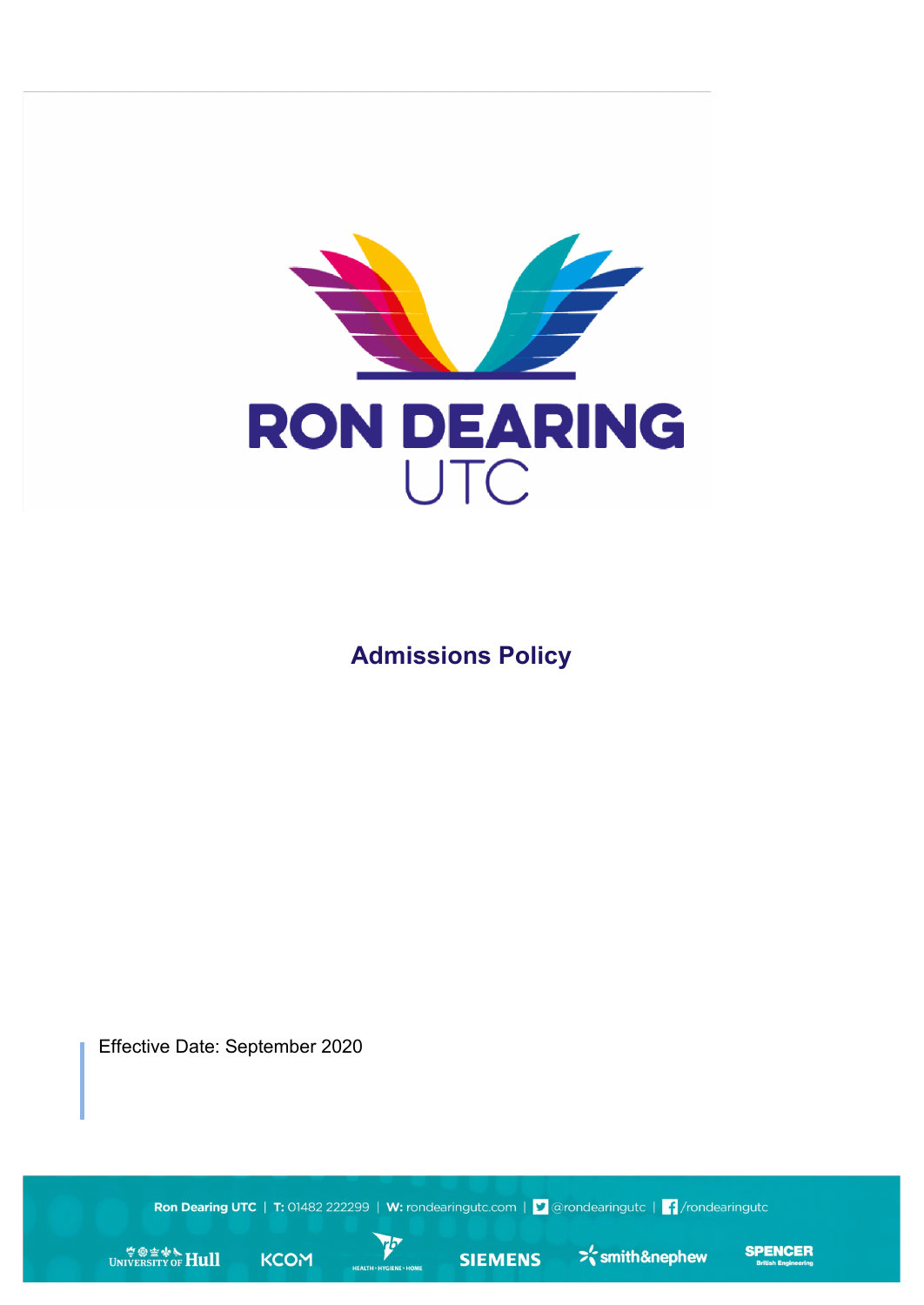

# **Admissions Policy**

#### **1 Introductory Statement**

- 1.1 The Ron Dearing UTC (RDUTC) is a University Technology College with specialisms in engineering, creative digital and digital technology. RDUTC offers a fully integrated technical and academic curriculum for young people aged 14 – 19. In addition, it focuses on those courses and qualifications that will best prepare students for future pathways leading to further and higher education, apprenticeships, training and employment in engineering, creative and tech industries.
- 1.2 In applying for admission to Year 10 or Year 12, parents and students should be aware of the specialised nature of the education offered by RDUTC. Students will be expected to spend time working on projects, assignments and gaining work experience in a range of industry settings related to the UTC's specialisms. In order to prepare students for a life in industry, the school day is from 9.15am to 5.15pm Monday to Friday.
- 1.3 RDUTC is committed to straightforward, open, fair and transparent admissions arrangements and will comply with the School Admissions Code and the School Admission Appeals Code (the Codes). In accordance with the Codes, RDUTC will review its Admissions policy annually by 28<sup>th</sup> February and consult on any changes proposed.
- 1.4 RDUTC is based in the city of Kingston-upon-Hull (Hull) and serves the city of Hull and the wider sub-region, in particular the East Riding of Yorkshire. This admissions policy has therefore sought to ensure a fair balance between Hull and its neighbours and also to minimise the impact on any individual school.

## **2 Application Process**

WINIVERSITY OF Hull

- 2.1 RDUTC will manage its own admissions arrangements for both Year 10 and Year 12. Applications should be made directly to RDUTC.
- 2.2 Copies of the application form are available online at www.rondearingutc.com
- 2.3 To receive an offer of acceptance before 31<sup>st</sup> March 2020, applications must be made by 31<sup>st</sup> January 2020.
- 2.4 Parents (Y10) and students (Y12) will be expected to confirm acceptance of the place by 31<sup>st</sup> March 2020.
- 2.5 Applications after the  $31<sup>st</sup>$  January will be notified after  $31<sup>st</sup>$  March 2020.

 $\bm{r}$ 

**FRALTH > HYGIENE > HOMI** 

**KCOM** 

Ron Dearing UTC | T: 01482 222299 | W: rondearingutc.com | J @rondearingutc | f /rondearingutc

**SIEMENS** 

**SPENCER** 

 $\sum_{n=1}^{\infty}$ smith&nephew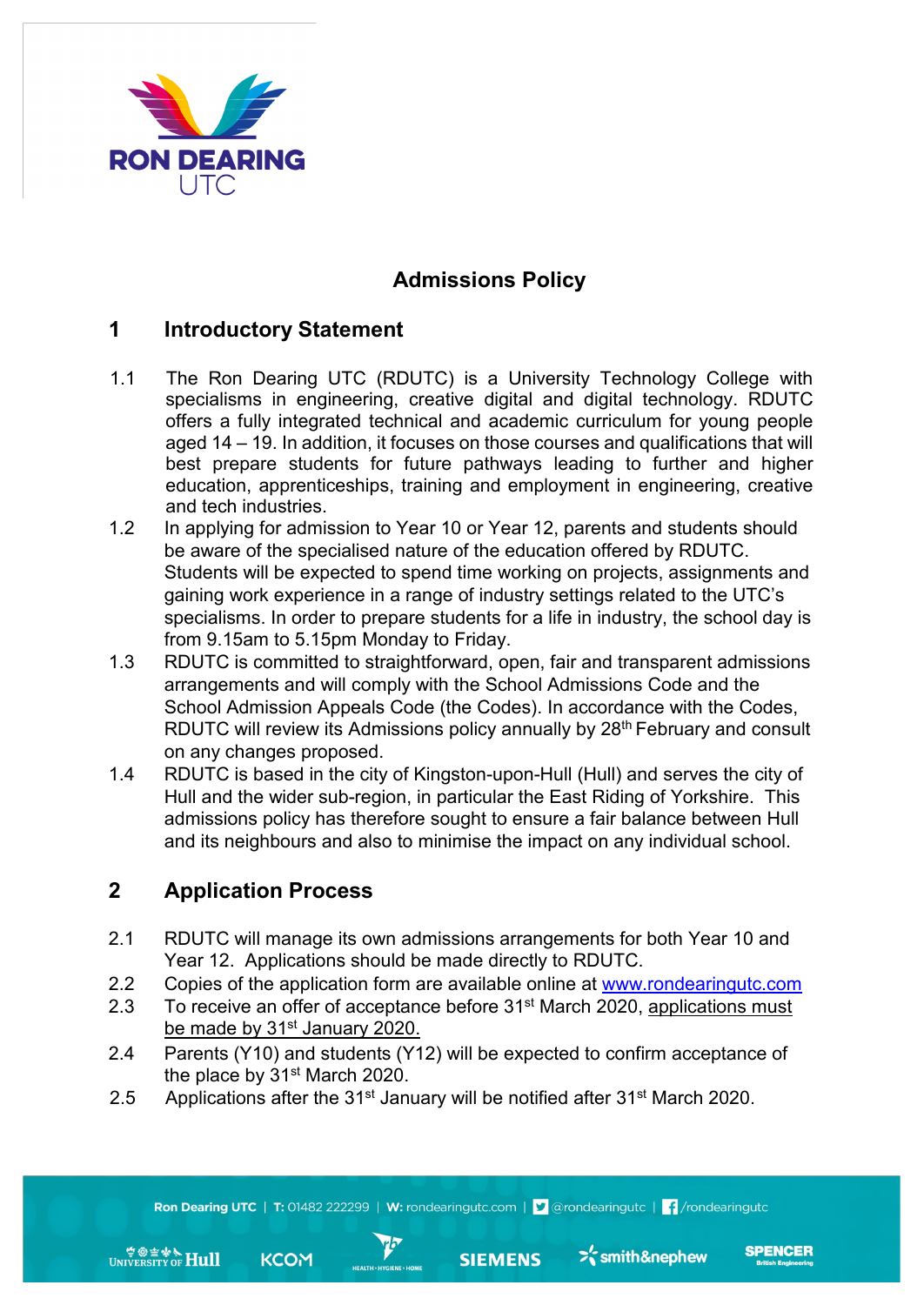

- 2.6 Inaccurate or false information on the application form could result in the place being withdrawn.
- 2.7 RDUTC will operate in keeping with the local Fair Access Protocol.

#### **3 Published Admission Number (PAN)**

3.1 RDUTC will operate the following PAN:

Year 10:

- 140 students.
- If fewer than Year 140 applicants than the PAN are received, all applicants will be admitted.
- If more applicants than the PAN are received, the over-subscription criteria listed in Section 5 will be applied.

Year 12:

- 10 students who meet the minimum entry requirements for post-16 courses – see Section 6. The Year 12 PAN is low because this applies to external applicants only. Year 11 students attending RDUTC are guaranteed a place in Year 12, providing they meet the minimum entry requirements.
- If more than 10 eligible applicants apply, the oversubscription criteria listed in Section 5 will be applied.
- 3.3 Students will not be admitted to RDUTC at any time other than at the start of Year 10 and Year 12.

#### **4 Special Educational Needs/Education Health and Care Plans**

4.1 Students with an Education Health and Care Plan (EHCP) will be admitted to RDUTC if RDUTC is named on the EHCP.

#### **5 Oversubscription Criteria**

**KCOM** 

WINIVERSITY OF **Hull** 

- 5.1 If the number of applicants to RDUTC for Year 10 entry is at or below the PAN, as detailed in paragraph 3.1 of this policy, all applicants will be admitted.
- 5.2 If there are more applicants than places, the following criteria will apply:
	- Any Looked After Children in the care of a local authority and Previously Looked After Children will first be admitted regardless of where they are resident.

**SIEMENS** 

**SPENCER** 

 $\sum_{n=1}^{\infty}$ smith&nephew

Ron Dearing UTC | T: 01482 222299 | W: rondearingutc.com | 9 @rondearingutc | f /rondearingutc

rb

**HEALTH • HYGIENE • HOM**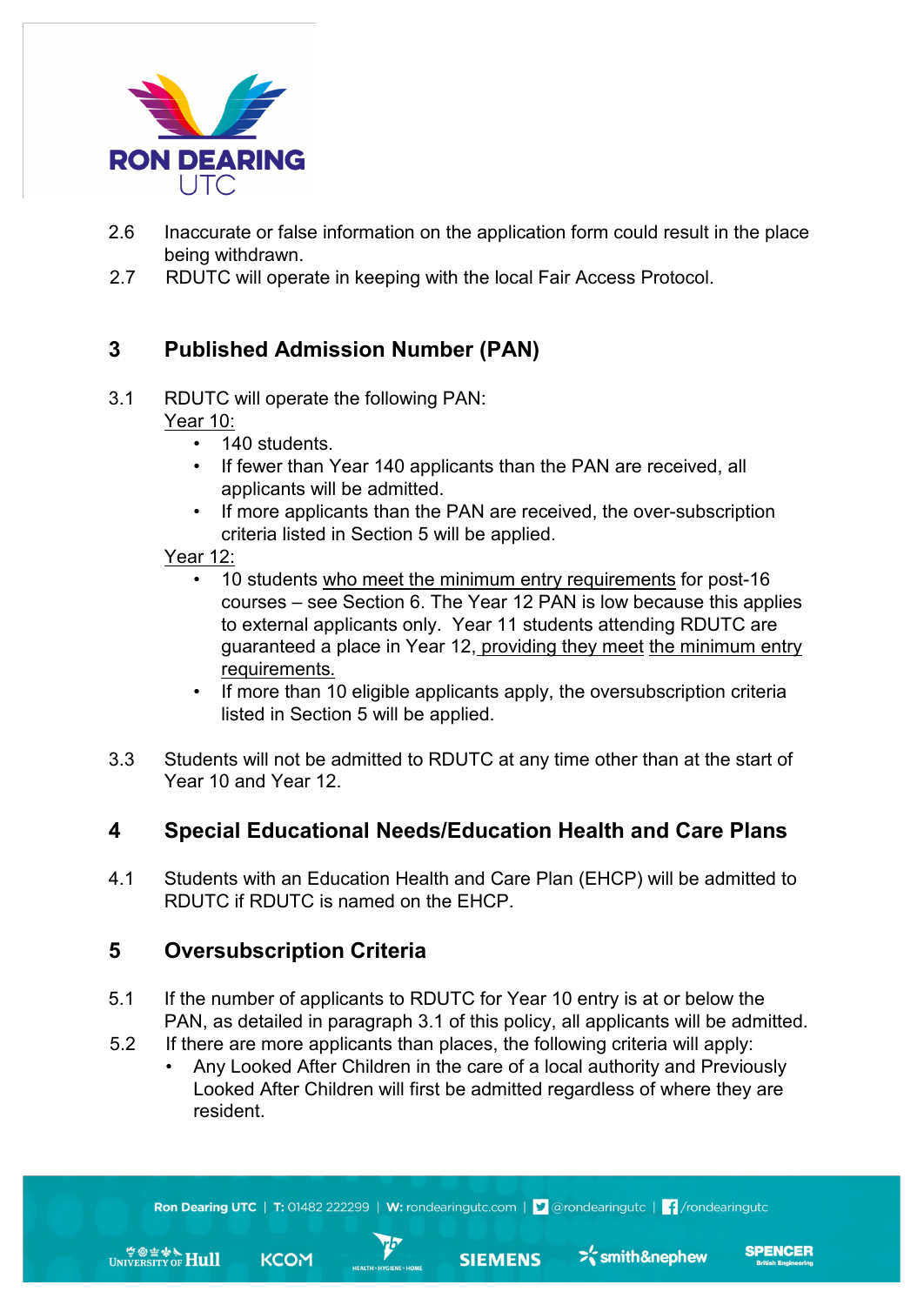

*A 'looked after child' is a child who is (a) in the care of a local authority, or (b) being provided with accommodation by a local authority in the exercise of their social services functions (see the definition in Section 22(1) of the Children Act 1989) at the time of making an application to a school. Previously looked after children are children who were looked after, but ceased to be so because they were adopted17 (or became subject to a child arrangements order18 or special guardianship order*19

Thereafter:

- 90% of the remaining places will be allocated to students living in the Hull and the East Riding of Yorkshire local authority areas comprising the following post codes: HU1; HU2; HU3; HU4; HU5; HU6; HU7; HU8; HU9; HU10; HU11; HU12; HU13; HU14; HU15; HU16; HU17; HU18; HU19; HU20; YO4; YO8; YO15; YO16; YO25; YO42; YO43; DN14.
- 10% of remaining places will be allocated to students living outside the Hull and East Riding of Yorkshire local authority areas.
- 5.3 If 90% of places are not required by students living in the Hull and East Riding of Yorkshire local authority areas, additional places will be allocated to students living outside the Hull and East Riding of Yorkshire local authority areas until the PAN is met.
- 5.4 If 10% of places are not required by students in living outside the Hull and East Riding of Yorkshire local authority areas, additional places will be allocated to students living within the Hull and East Riding of Yorkshire local authority areas until the PAN is met.
- 5.5 In the event of a tie break between two or more applicants that cannot otherwise be separated, random allocation will be used. This will be independently verified.
- 5.6 In the case of children of multiple births where there is only one place available, both will be considered together as one application. If necessary, RDUTC will admit above its PAN to allow applicants from multiple birth siblings.

#### **6 Admission to Post-16 Provision**

- 6.1 RDUTC will operate post-16 provision for a total of 300 students by 2020 (150 in each of Years 12 and 13).
- 6.2 To be eligible for entry into Year 12 students will be expected to have met the following minimum entry requirements for post-16 courses and qualifications:

Ron Dearing UTC | T: 01482 222299 | W: rondearingutc.com | 9 @rondearingutc | f /rondearingutc

**SPENCER** 

 $\sum_{n=1}^{\infty}$ smith&nephew



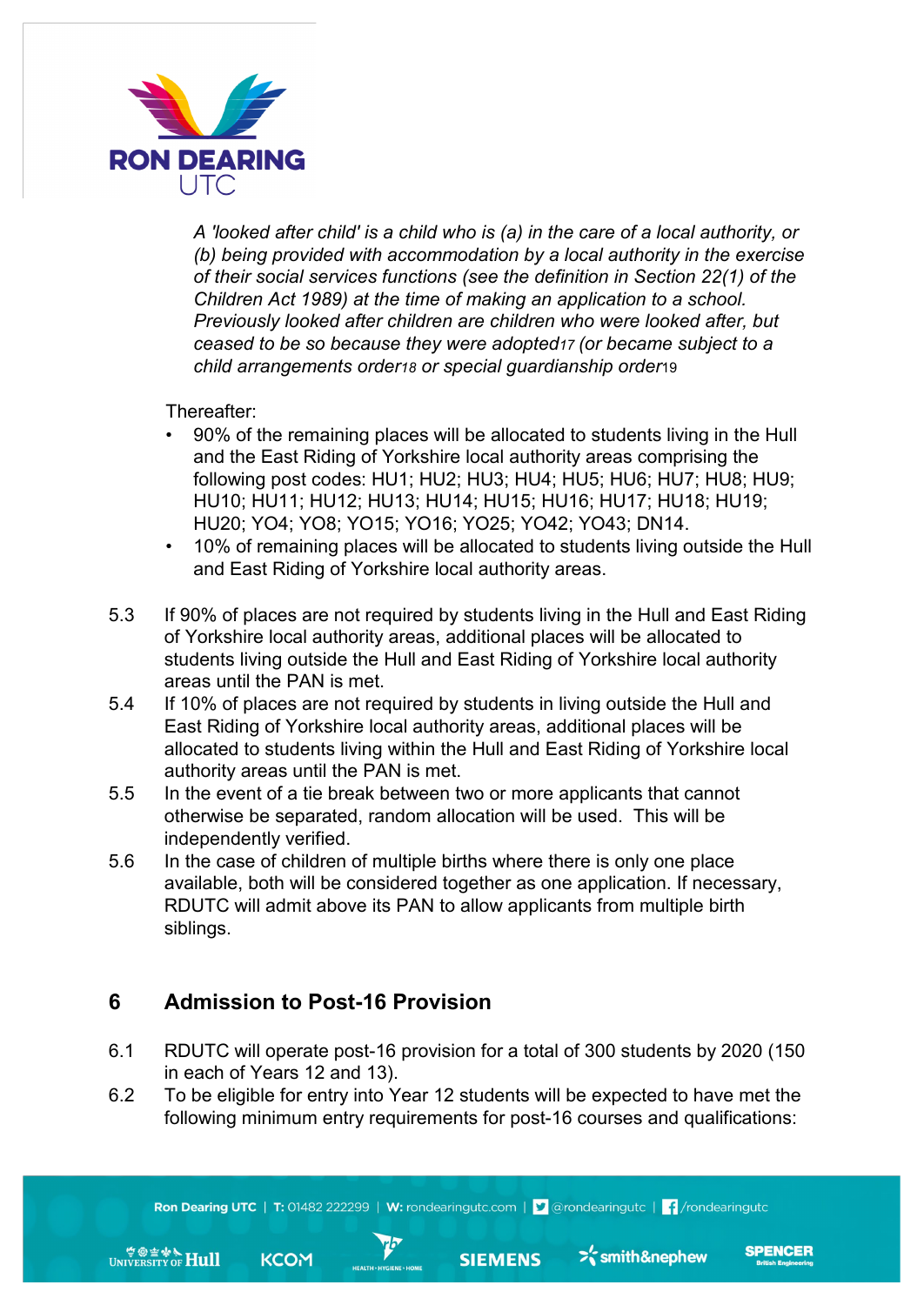

- 5+ GCSE with grades 5 to 9 including in English and mathematics (or equivalent grades for BTecs);
- for A' Levels only, a GCSE Grade 6 or higher (or equivalent grade for BTecs) in the subject to be studied at A Level.
- 6.3 RDUTC Year 11 students who fulfil the entry requirements will be guaranteed a place in Y12.
- 6.4 If there are more external applicants who meet the entry criteria than places available, places will be prioritised according to the over-subscription criteria listed in Section 5.

# **7 Waiting List Provision**

- 7.1 Where RDUTC receives more applications for places than there are places available, RDUTC will maintain a waiting list until the end of the first half-term of the school year. This will be open to any parent who requests that their child's name is placed on it following an unsuccessful application.
- 7.3 Vacant places will be offered from the waiting list as and when available (in accordance with the published criteria).
- 7.4 To be entered onto the waiting list for Year 12, students must have met/be predicted to meet the entry criteria.

## **8 Admission of Children Outside Their Normal Age Group**

- 8.1 Parents may request that their child is admitted to a year group outside their normal age range, for instance where the child is gifted or talented or where a child has suffered from particular social or medical issues impacting his or her schooling. All such requests will be considered on their merits and either agreed or refused on that basis. If a request is refused, the child will still be considered for admission to their normal age group.
- 8.2 The process for requesting such an admission is as follows:
	- with the application, parents should request that the child is admitted to another year group, stating which one and providing the reasons for that request;
	- parents should submit any evidence in support of their case with the application, for instance from a medical practitioner, head teacher etc. This could include:
		- information about the young person's academic, social and emotional development;

**SIEMENS** 

**SPENCER** 

 $\sum_{n=1}^{\infty}$ smith&nephew



 $\mathcal{P}$ 

**IEALTH • HYGIENE • HOMI** 

**KCOM**